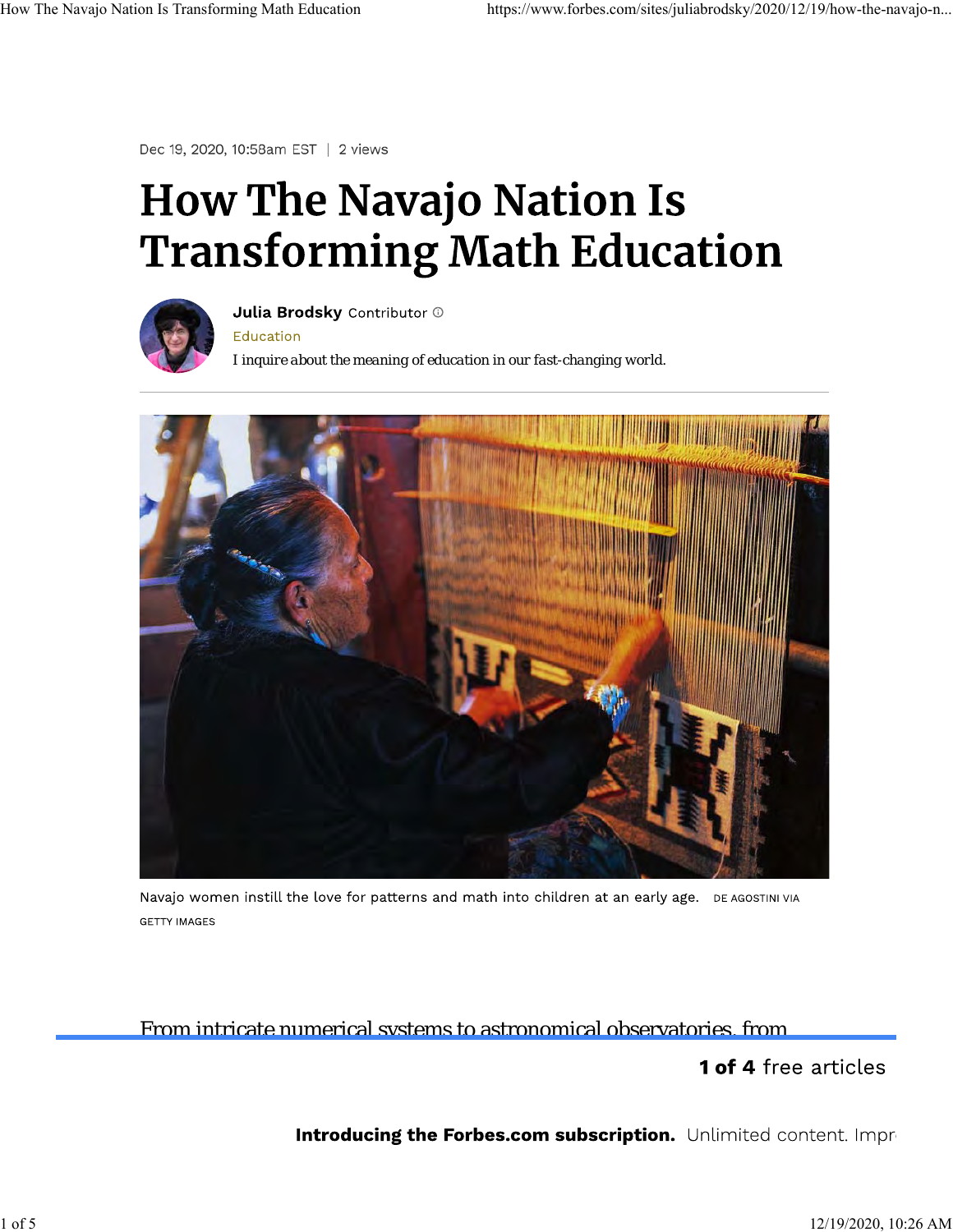While European invasion dealt considerable destruction and persecution to Native American cultures, members of Indigenous groups have demonstrated unwavering interest and talent when it comes to mathematics. During World War II, for example, Navajo Code Talkers were revered for their bravery as well as their cryptography skills. "Mathematics is in our blood," says Henry Fowler of Navajo Bitter-water and Zuni Edgewater clans, who is an associate professor of mathematics at Navajo Technical University. "Our Navajo women are the knowledge keepers, and they instill the love for mathematics into children at an early age."

Fowler was gently introduced to mathematics by his mother, Sally Fowler, in her own traditional way. As a preschooler, he acquired the concepts of symmetry, geometric shapes, rotations, dilations, and transformations by observing her weaving Navajo rugs. He watched how she estimated the length of yarn that she would need for weaving a rug of a certain area, and learned ratios and proportions while crafting baskets and carving wood. As he got older and helped herd sheep, he learned to estimate distances and calculate the speed of cattle to make sure they could quickly get to safety in the event of a sudden monsoon.

The only Navajo-speaking student at his boarding school, Fowler often found refuge in mathematics. His teachers noted that he would approach the problems differently from other students. When he was a student at Northern Arizona University, his mathematics professor observed that his unique and intuitive way of thinking about problems could serve his nation well if he became a math teacher. Many years and a doctorate degree later, he is one of the most highly esteemed math educators in the Navajo Nation and a creator of a Navajo-centered math curriculum. His goal is to help Navajo people to apply their talent to modern mathematics, engineering and science while giving a boost to Navajo Nation economics and prosperity. He envisions math education to be engaging, fun, full of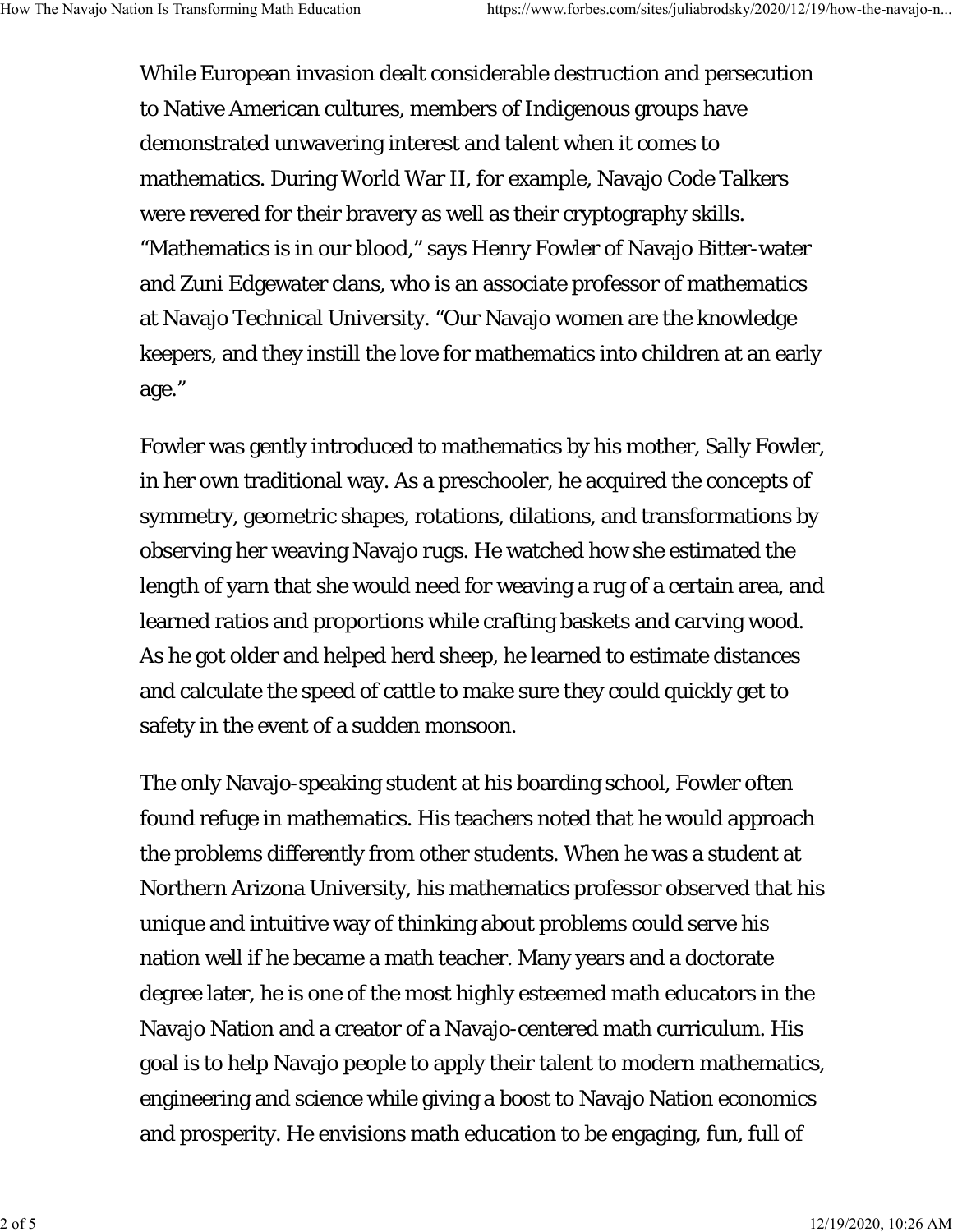exploration, relevant to students' backgrounds and immersed in their native culture.

One program that embodies his goals is the Navajo Nation Math Circles project, a joyful and inspirational way to introduce students and the general public to the beauty of mathematics through extracurricular activities. This project was the dream of Tatiana Shubin, a Soviet-American mathematician raised in Kazakhstan. In January 2011, after meeting with co-founder and co-director David Auckly, the dream was made a reality: together they reached out to the Navajo community, investors, and finally, to Fowler, who was an ideal community leader to represent the project.

MORE FOR YOU

Why Students Should Be Taught Systems Thinking Starting In Kindergarten

How Disadvantaged Students Can Get Into Top STEM Programs Why Children Need To Learn About Artificial Intelligence

Project activities were launched in the Fall of 2012. A team of distinguished mathematicians from all over the US, as well as local teachers and community members, work together to run the outreach. Navajo Nation Math Circles present math in the context of Navajo culture, helping students develop their identity as true Navajo mathematicians. "We want to find kids who would not have discovered their talents without our project, to help them realize that they can change the world," says Fowler. Having introduced Navajo children to the joy of mathematics, the project also yielded a book, *Inspiring Mathematics: Lessons from the Navajo Nation Math Circles*, which contain lesson plans, puzzles and activities, and other insights for parents and teachers to embrace.

An extension of Navajo Nation Math Circles is an annual two-week Baa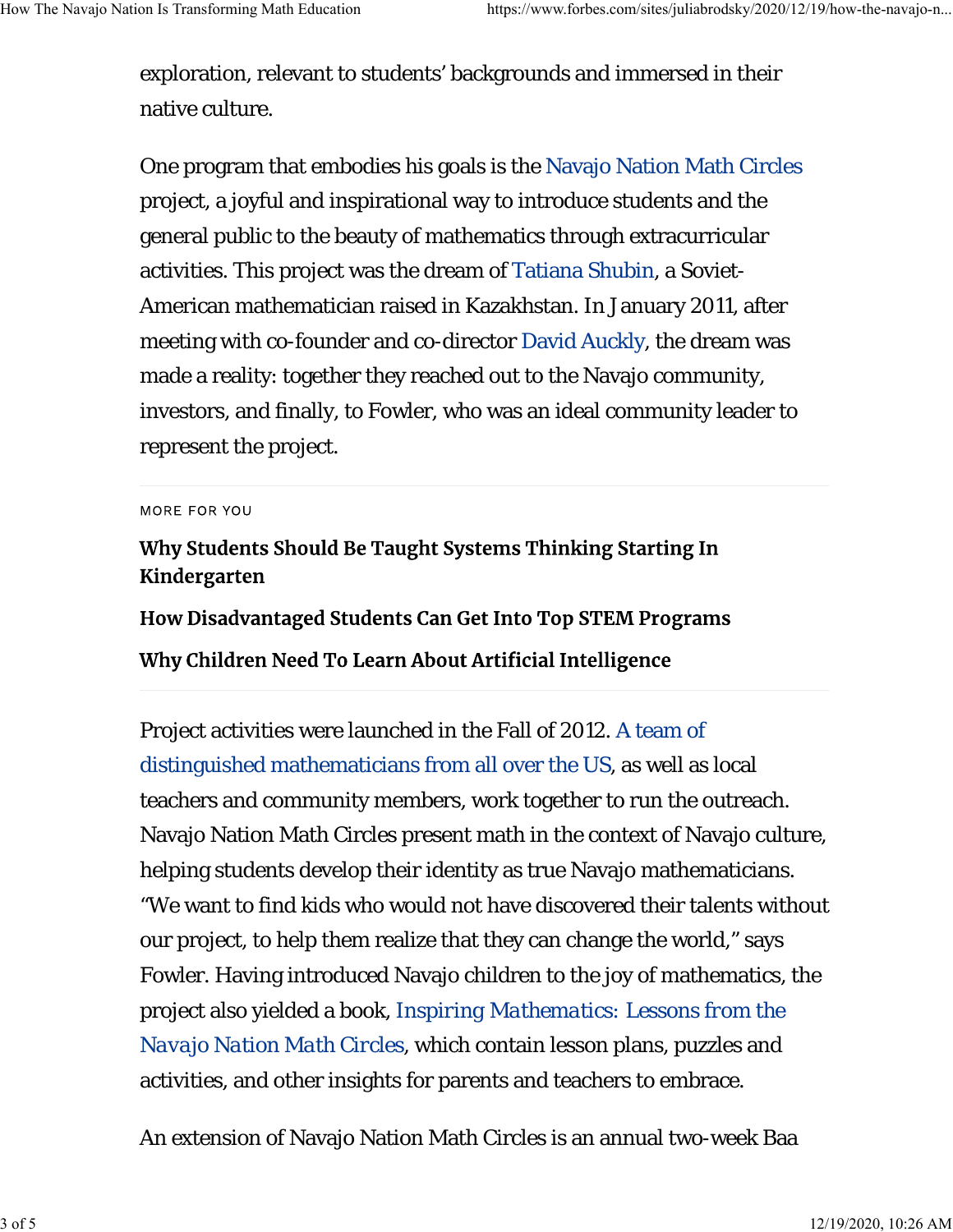Hózhó summer math camp at Navajo Technical University. "Baa Hózhó" means "balance and harmony," tying together the ideas of mathematical equilibrium with the way of life embraced by Navajo people. The summer camp is widely popular with parents and children; the older students come back as counselors, making everyone feel like one big family. It is preceded by an annual student-run math festival in local schools across the Navajo Nation, where students share their passion for mathematics with families and friends.

Fowler's ultimate goal is to create a Mathematical Research institute on Navajo land, where local and international researchers could exchange math ideas and study the best ways of teaching mathematics to Indigenous people, enriching worldwide mathematical sciences. Hopefully, the great strides in the Navajo Nation math education will encourage leading high-tech companies to support the rise of a new generation of diverse, talented and passionate Native American STEM professionals.

To learn more about the Navajo Nation Math Circles project visit

NAVAJOMATHCIRCLES

Navajo Math Circles - BAA HÓZHÓ MATHEMATICS because the Joy and Beauty of Math belongs to everyone.

## **Climb the Career Ladder with Forbes**

Land the job, get a raise and learn to lead with advice from Careers editor Vicky Valet

| Enter e-mail address | Sign up |
|----------------------|---------|
|----------------------|---------|

You may opt out any time. Terms and Conditions and Privacy Policy

*Follow me on Twitter or LinkedIn. Check out my website.*